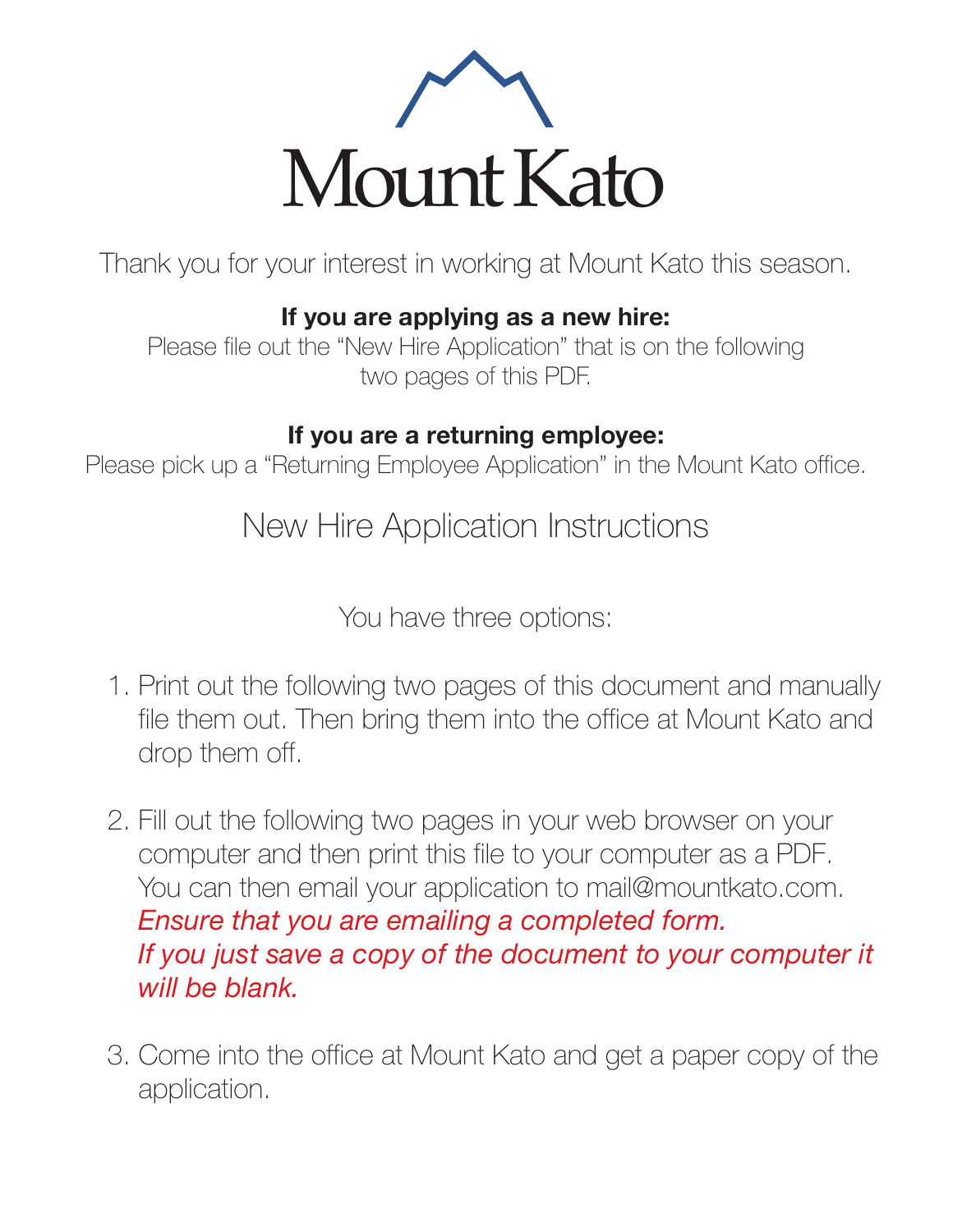## NEW HIRE APPLICATION FOR EMPLOYMENT *0910/2019*

MOUNT KATO 507-625-3363 1-800-668-5286

20461 STATE HWY 66, MANKATO, MN 56001 www.mountkato.com

| <b>Personal Information and Pre-Employment Questionnaire</b>                                                                                                                                                                                                                                                                                                                                   | Date:                             |                                                             |                       |                              |  |  |
|------------------------------------------------------------------------------------------------------------------------------------------------------------------------------------------------------------------------------------------------------------------------------------------------------------------------------------------------------------------------------------------------|-----------------------------------|-------------------------------------------------------------|-----------------------|------------------------------|--|--|
| <b>Last Name</b>                                                                                                                                                                                                                                                                                                                                                                               | <b>First Name</b>                 |                                                             |                       | Middle Name                  |  |  |
| Age Group<br>$14 - 15$<br>$16-17$<br>18+ (Age 19+ complete additional screening forms).                                                                                                                                                                                                                                                                                                        |                                   |                                                             |                       |                              |  |  |
| <b>Address</b>                                                                                                                                                                                                                                                                                                                                                                                 |                                   | City                                                        | <b>State</b>          | Zip                          |  |  |
| Home Phone                                                                                                                                                                                                                                                                                                                                                                                     |                                   | <b>Work Phone</b>                                           |                       |                              |  |  |
| <b>Cell Phone</b>                                                                                                                                                                                                                                                                                                                                                                              |                                   | Email                                                       |                       |                              |  |  |
| Emergency Contact (Name and Phone Number)                                                                                                                                                                                                                                                                                                                                                      |                                   |                                                             |                       |                              |  |  |
| <b>Desired Employment</b>                                                                                                                                                                                                                                                                                                                                                                      |                                   |                                                             |                       |                              |  |  |
| Positions: Lift Operator, Rental Shop, Food Service, Bartender/Cook, Ski/Snowboard Instructor, Terrain Park,<br>Office, Cashier/Ticket Sales, Maintenance, Snow Maker, Medical Patrol, Night Janitor, Tech Shop                                                                                                                                                                                |                                   |                                                             |                       |                              |  |  |
| Position Applying for: (1): Snow Maker                                                                                                                                                                                                                                                                                                                                                         |                                   | (2): Second Choice                                          |                       | $(3)$ : Third Choice         |  |  |
| Ever worked at MOUNT KATO before? Y or N<br>, dates and reason for leaving?                                                                                                                                                                                                                                                                                                                    |                                   |                                                             |                       |                              |  |  |
| Date You Can Start:<br>Are you currently employed? Y or N May we contact your current employer? Y or N                                                                                                                                                                                                                                                                                         |                                   |                                                             |                       |                              |  |  |
| Hours Desired per Week?<br>$\Box$ Weekdays<br>M-T-W-Th-F                                                                                                                                                                                                                                                                                                                                       | <b>Nights</b><br>M-T-W-Th-F-Sa-Su | Hours Available per Week?<br>$\Box$ Weekends<br>Sat. - Sun. | Part Time<br>Seasonal | <b>Full Time</b><br>Seasonal |  |  |
| General                                                                                                                                                                                                                                                                                                                                                                                        |                                   |                                                             |                       |                              |  |  |
| What is your Skiing/Snowboarding background?                                                                                                                                                                                                                                                                                                                                                   |                                   |                                                             |                       |                              |  |  |
| Do you know anyone currently employed at Mount Kato?                                                                                                                                                                                                                                                                                                                                           |                                   |                                                             |                       |                              |  |  |
| Most jobs at MOUNT KATO require you to perform physical labor (lifting, standing for long periods, etc.) and<br>some require handling and serving food in a sanitary and healthy fashion. Do you have any physical<br>limitations, contagious diseases or medical conditions which would interfere with your ability to do this? $\frac{Y \text{ or } N}{Y}$<br>If "Yes", please give details. |                                   |                                                             |                       |                              |  |  |
| Special skills, qualifications or certifications:                                                                                                                                                                                                                                                                                                                                              |                                   |                                                             |                       |                              |  |  |
| For office use only!                                                                                                                                                                                                                                                                                                                                                                           |                                   |                                                             |                       |                              |  |  |
|                                                                                                                                                                                                                                                                                                                                                                                                |                                   |                                                             |                       |                              |  |  |
| $\Box$ Supervisor $\Box$ Cashier $\Box$ Employee<br>Dept. Manager Approval _______________                                                                                                                                                                                                                                                                                                     |                                   |                                                             |                       |                              |  |  |
| <b>Background Screening Forms</b><br>$\Box$ New Hire Packet Complete<br>Office Initial<br>Office Initial                                                                                                                                                                                                                                                                                       |                                   |                                                             |                       |                              |  |  |
| Notes:                                                                                                                                                                                                                                                                                                                                                                                         |                                   |                                                             |                       |                              |  |  |